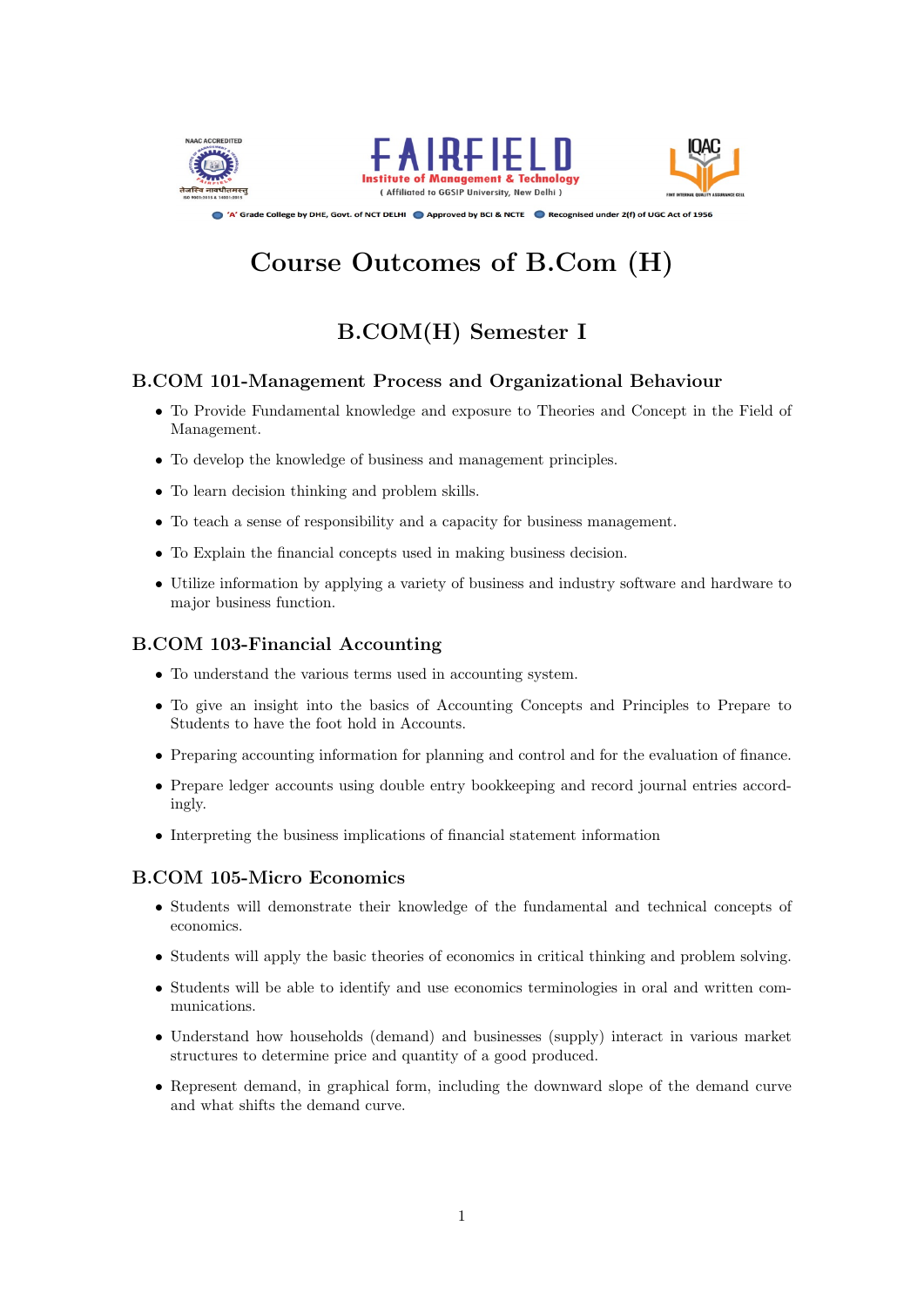### B.COM 107-Business Communication

- To develop improve various skills like communication, reading, listing, note making, persuasive speaking, body language gestures.
- To understand the process of e-mail communication minutes of meeting.
- To make aware about barriers to communication with ethical context.
- To make effective and impressive communication.
- Better presentation and communication using proper body language.

### B.COM 109-Computer Application

- To learn generation, classification and application of computers..
- Knowledge of computer equipment, including both hardware and software.
- Introduced students to information, its need, use, characteristics and level of information.
- Understand the concept of Data Communication, its Modes, its Forms and Data Communication Channels.
- Recognize when to use each of the Microsoft Office programs to create professional and academic documents.

### B.COM 111-Computer Application LAB

- Use word-processing software (MS-Word) to solve basic information systems problems.
- Students will have a working knowledge of paragraph formatting, macro and mail merge in MS-Word.
- Create and design a word document for general office use.
- Use word-processing software (MS-Word) to solve basic information systems problems.
- Understand the concept of input and output devices of Computers

# B.COM (H) Semester II

#### B.COM 102-Business Mathematics

- To understand basics of integration and its uses in the areas of mathematics.
- Use percentages, ratios, and proportions for business applications such as discounts, markups, and markdowns, and be able to differentiate which math methods should be used for different problems.
- Use simple and compound interest to do business calculations such as value of money, maturity value, promissory notes, present value, and future value and be able to differentiate which math method should be used for different problems.
- To apply basic terms of integration in solving practical problems field of as of business.
- To explain basic methods of business calculus, types and methods of interest account and their basic applications in practice.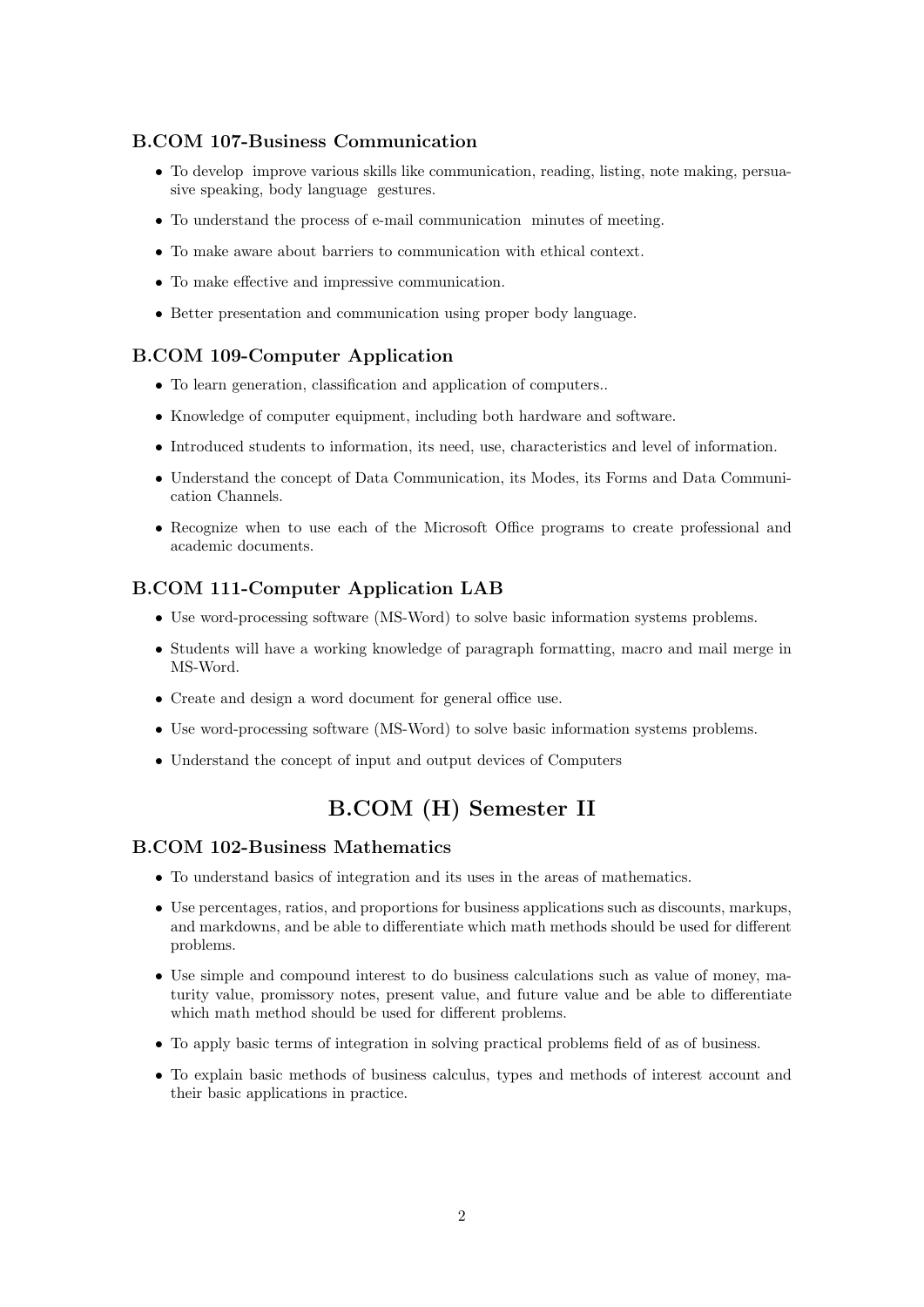### B.COM 104-Business Law

- Make the students understand about business and corporate law.
- Develop knowledge on contract and various types of contracts.
- To help the students to understand the concept of sale of goods.
- Make the students understand about companies and its types
- To equip the students with proper knowledge about foreign exchange.
- To help the students to understand the basic laws related with business and corporate.

# B.COM 106-Macro Economics

- Students will be able to identify and explain economic concepts and theories related to the behavior of economic agents, markets, industry and firm structures, legal institutions, social norms, and government policies.
- Students will be able to integrate theoretical knowledge with quantitative and qualitative evidence in order to explain past economic events and to formulate predictions on future ones.
- Students will be able to evaluate the consequences of economic activities and institutions for individual and social welfare.
- Apply economic models to examine current economic issues and evaluate policy options for addressing these issues.
- Understand the causes and consequences of different market structures.

### B.COM 108-Cost Accounting

- To familiarize students with the basic concepts of cost and various methods and techniques of costing.
- Aimed to familiarize the concept of cost accounting.
- Helps to gather knowledge on preparation of cost sheet in its practical point of view.
- To facilitate the idea and meaning of material control with pricing methods.
- Develop the knowledge about remuneration and incentives.
- To introduce the concept of overhead cost.

### B.COM 110-Business Studies

- To enable an awareness of the global environment in which business operate.
- Explain the financial concepts used in making business decision.
- Use effective communication skills to promote respect and relationship.
- Demonstrate a basic understanding of business management.

#### B.COM 112-Minor Project Report

- Acquire knowledge about the company and industry on which the student intends to create a project.
- Understand the basics of research.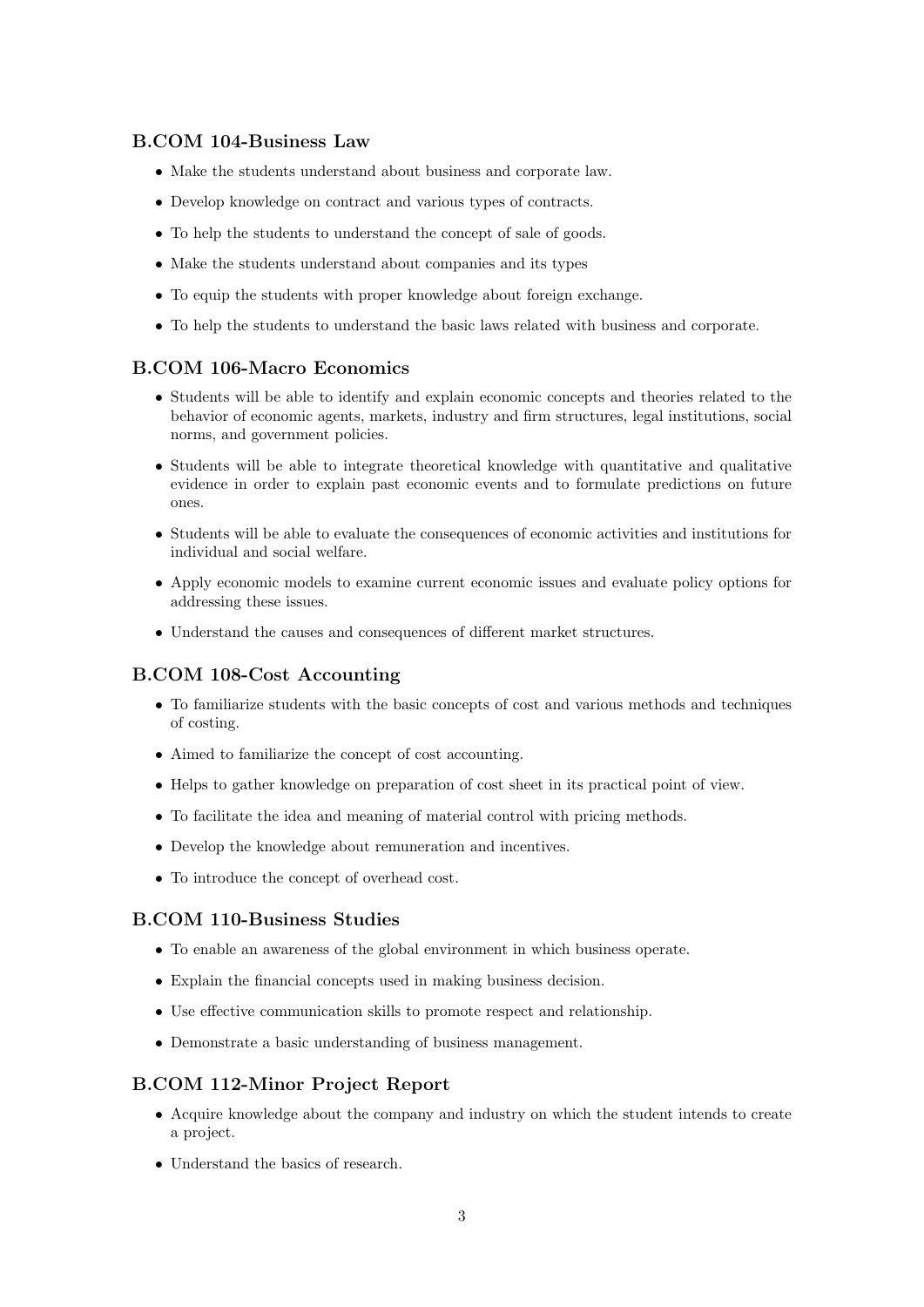# B.COM (H) Semester III

### B.COM 201-Marketing Management

- To understand the place and contribution of marketing to the business enterprise.
- To understand the concept of advertising and how this effect buying habits of consumers.
- To understand product life cycle.
- Able to understand how a product passes from different stages.
- Able to describe the customer segmentation, target marketing and positioning.
- Understand different methods of sale promotion.
- Identify the major basis of market segmentation.
- Understand different methods of sale promotion.
- Able to understand the difference between trademark and branding.

### B.COM 203-Management Accounting

- To develop the knowledge of business finance and management decision.
- To enable an awareness of the global environment in which accounting management operate.
- Use effective communication skills to promote respect and relationship for financial deals.
- Utilize information by applying a variety of business and industry software and hardware to major financial function.
- Demonstrate a basic understanding of accounting management.
- Explain the financial concepts used in making accounting management decision.
- To teach a sense of responsibility and a capacity for accounting for management.

# B.COM 205-Human Resource Management

- To provide knowledge about the importance of human resources management in an organisation and the scope of human resource management.
- To develop in pupils the understanding of wages their objectives and various theories of wages.
- Analysis the importance of different methods of training given to the employees in organization.
- Memorize the difference between on the job training and of the job training.
- To develop in pupils the understanding of wages their objectives and various theories of wages.
- To understand the concept of recruitment, selection and training.

### B.COM 207-Business Ethics and Corporate Social Responsibility

- Identify and prioritize personal values and apply those in making ethical decisions.
- Apply the theoretical precepts of ethical theory in order to evaluate real-life ethical dilemmas.
- Use contemporary and Classical frameworks to analyze and suggest resolutions for ethical dilemmas.
- Analyse the scope and content of ethical theory and its relevance for diverse Institutional and operational business contexts.[?]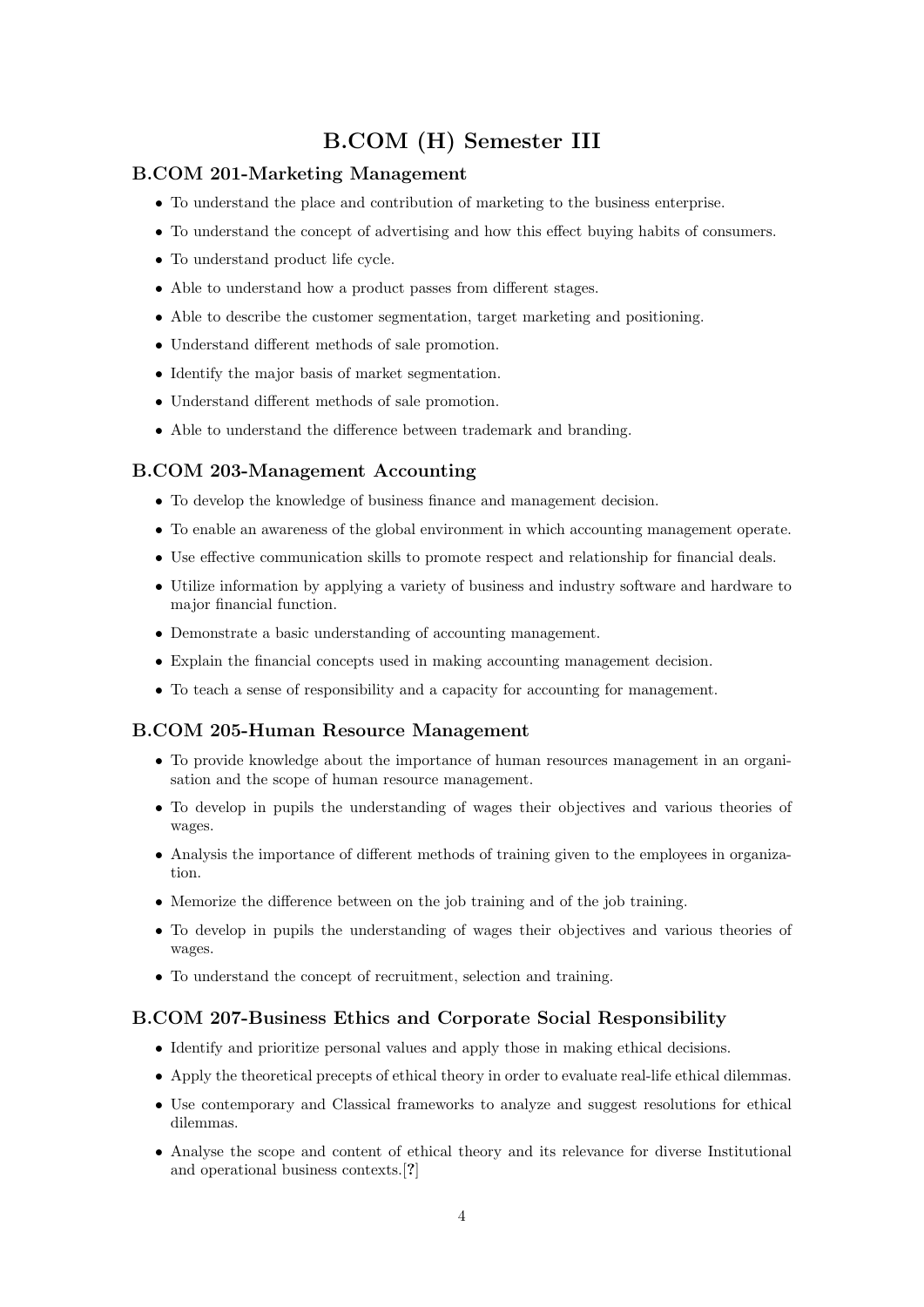## B.COM 209-Business Statistics

- To Estimate the mean and standard deviation of the marginal distribution of the response variable and use this information to inform a business decision.
- To make them aware about an interval estimate for the mean of the conditional distribution of the response variable given a value for the predictor and use this information to inform a business decision.
- Student will able to Understand and appreciate the need to solve a variety of business-related problems using a systematic approach involving accepted statistical techniques.

# B.COM 211-COMP Software (Tally)

- Use Tally ERP9 to digitally record all the financial transactions of a business enterprise.
- Appraise the technological advantages of Tally ERP9 including Multilingual Capabilities,
- Remote Access and Security Features.
- Generate different types of financial statements. CO4- Manage inventory effectively with minimum cost.
- View various exception reports to track unusual transactions and balances.
- Create bank reconciliation statements.

### B.COM 213-Managerial Personality Development

- Develop the concept of self and self-esteem
- To conduct SWOT-B analysis of one's own self Appraise self competencies and map the skill set
- Analyse one's own personality and identify gaps from skills required by the corporate environmentpersonality fit.
- Identify alternatives and evaluate them without subjectivity, prejudice and biases
- Stay updated of current trends and Express objective opinion on situation and issues

# B.COM(H) Semester IV

#### B.COM 202-Fundamental of Financial Management

- To enable an awareness of the global environment in which financial management operate.
- Utilize information by applying a variety of business and industry software and hardware to major financial function.
- Use effective communication skills to promote respect and relationship for financial deals.
- To develop the knowledge of business finance and financial management decision.

#### B.COM 204-Auditing

- Student will understand to discuss the need for an independent or external audit and describe briefly the development of the role of the assurance provider in modern business society;
- Student will be able describe the quality control procedures necessary to ensure that a competent assurance engagement is performed, and apply professional ethics including Code of Conduct to specific scenarios.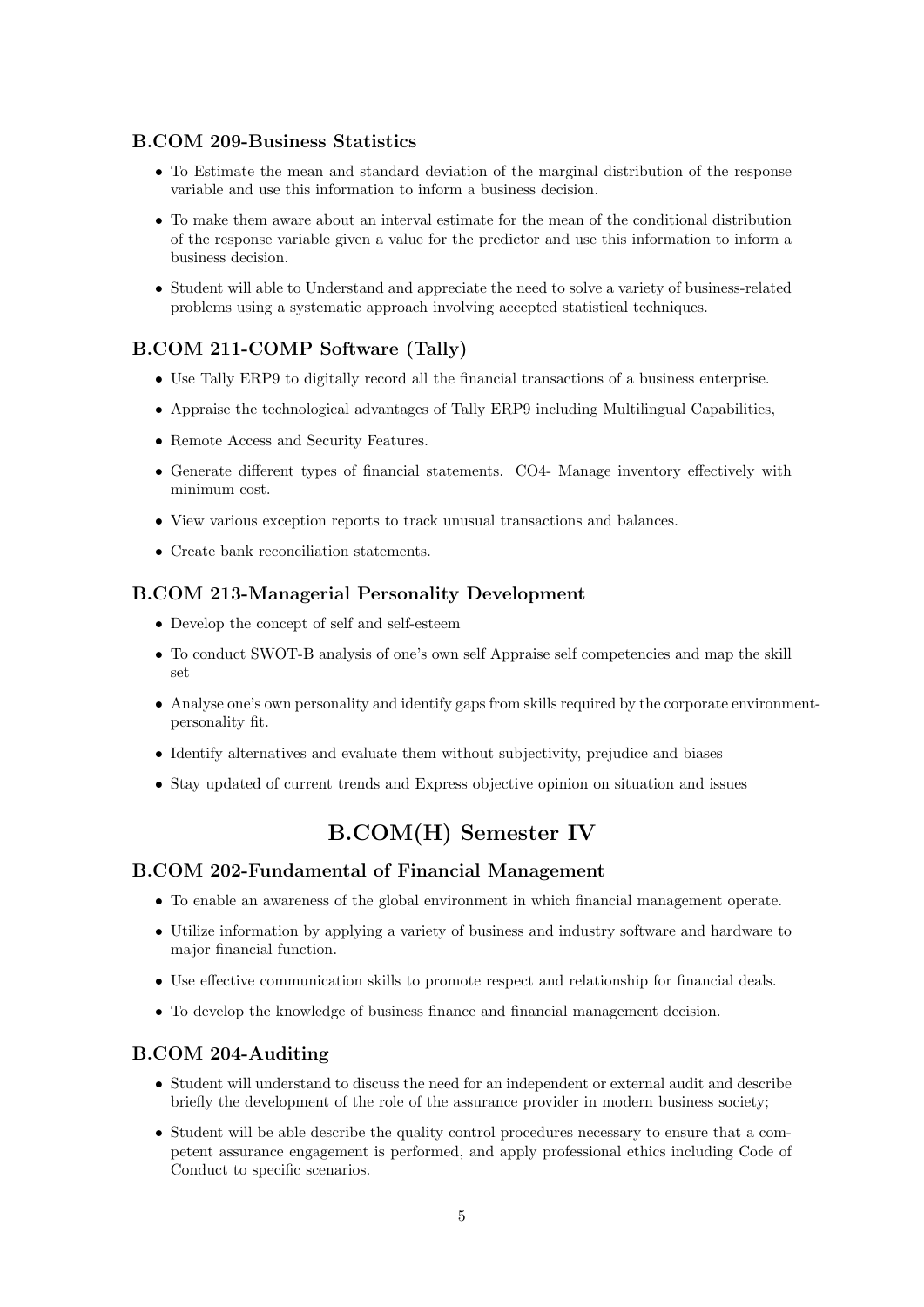# B.COM 206-Corporate Accounting

- Learn about the valuation method of shares and goodwill and measurement of performance of companies.
- This subject also differentiates profit and loss prior period to incorporation and post incorporation.
- The main objective of this subject to provide the knowledge of companies, Shares and regulatory of companies.
- Learn about the concept of sources of redemption of debentures and redemption of preference shares.
- To know about the meaning of companies and working style of companies.

# B.COM 208-Indian Economy

- Students will be able to identify the determinants of various macroeconomic aggregates such as output, unemployment, inflation, productivity and the major challenges associated with the measurement of these aggregates.
- Students will be able to discuss the linkages between financial markets and the real economy, and how these linkages influence the impact of economic policies over differing time horizons.
- Students will be able to critically evaluate the consequences of basic macroeconomic policy options under differing economic conditions within a business cycle.
- Apply economic reasoning to understand the operation of an economy.
- Understand factors that contribute to and detract from long-term economic growth.

### B.COM 210-Financial Modeling

- Use Excel as a software and develop basic financial spreadsheets.
- Translate the theoretical concepts into excel based formulae.
- Determine the extrinsic and intrinsic value from the projected financial statements.
- Examine the difference between the present and future value of the firm by applying techniques of Time Value of Money.

### B.COM 214-Research Methodology

- Identify a business problem and formulate a hypothesis for it.
- Identify sources of data and analyse data collection methods and tools.
- Analyse various research designs in different business / organisational situation and context.

### B.COM 210-Research Methodology (LAB)

- Gain proficiency in tools like Advance Excel and R for data analysis. CO2: Execute basic and complex mathematical functions in Excel
- Develop data pictographically using tables, graphs and charts
- Analyze quantitative data through execution of various statistical tests CO5: Analyze data and Interpret results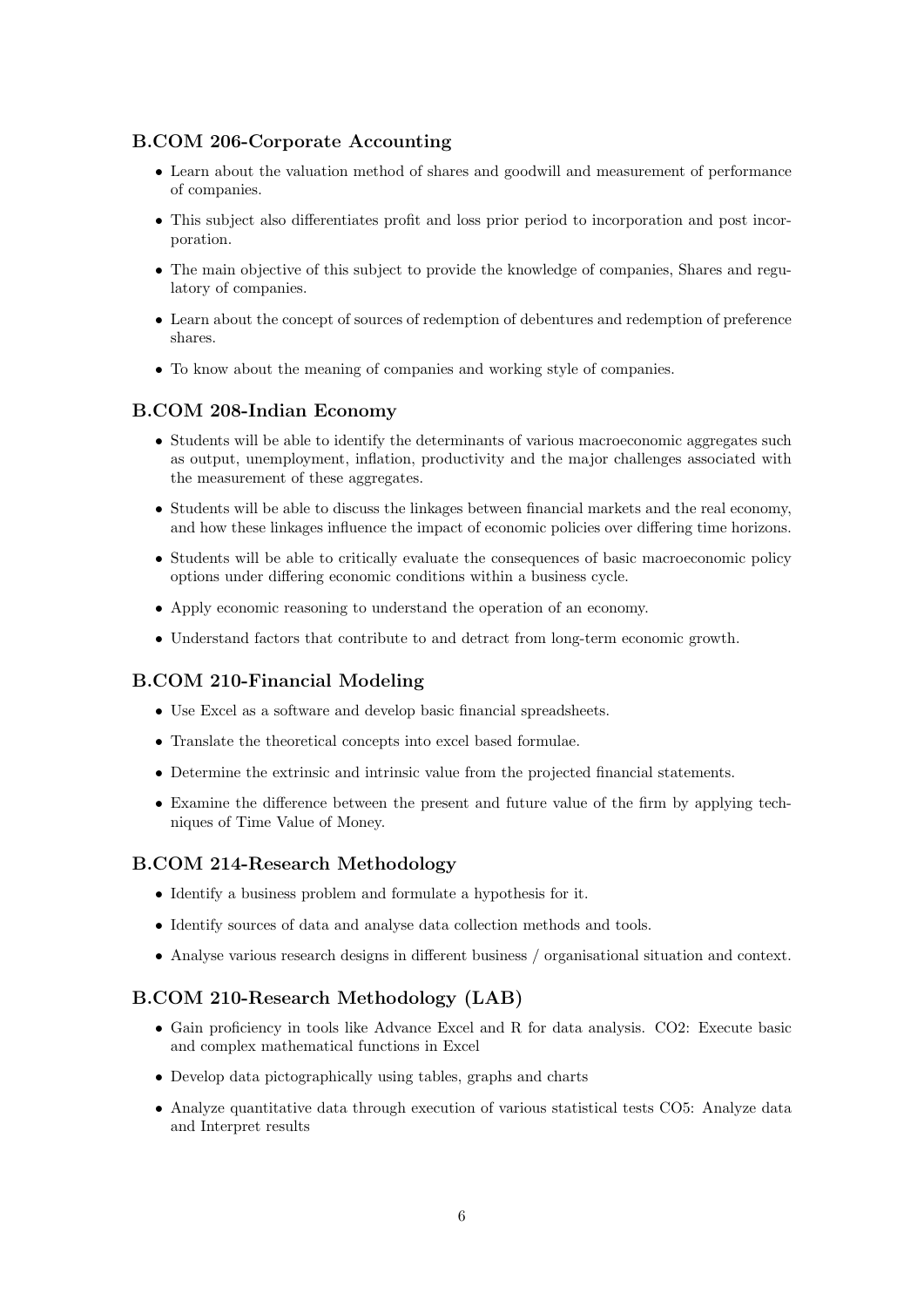# B.COM(H) Semester V

# B.COM 301-Income Tax Law and Practice

- Understanding the fundamental law of income tax laws in India.
- Understanding the relationship between residential status of an assess and its relationship with the tax incidence.
- Calculation of incomes under the five head of incomes: Salaries, House property, Profits and Gains from Business or Profession, Capital Gains and other sources.
- Understanding various of ways of tax planning and determination of taxable income of an individual.

### B.COM 303-Entrepreneurship Development

- Identify different ways to become an entrepreneur Family business owner, Start up,
- social entrepreneur, franchisee owner, entrepreneur.
- Identify the skills required to start a venture and assess individual fits for it.
- Analyze the entrepreneurial environment and opportunities there in
- Prepare a business plan for pitching to prospective funding agencies.
- To understand the legal compliance required for entrepreneurial ventures

#### B.COM 305-Information Systems Management

- Develop comprehensive understanding of different Information systems.
- Differentiate between Information system at different level of the management of decision making.
- Create and manipulate database for speedy retrieval of data.
- Exhibit the role and concept of databases in information systems.
- Analyze alternative information systems using cost benefit analysis.

### B.COM 307-Information Systems Management(LAB)

- Achieve proficiency in developing databases with SQL.
- Apply the syntax and semantics of SQL.
- Develop databases using SQL.
- Reproduce a working model related to Database Management Systems.

#### B.COM 309-Summer Training Report

- Acquire knowledge about the working of the company and industry in which t student is placed.
- Gain outlook of practical experience/exposure of working in an organization.
- Understand organizational processes of the department in which the student is placed in the company.
- Draft a formal summer internship report with a formal format.
- Demonstrate basic computer proficiency including the use of word processing, and spreadsheet software packages.